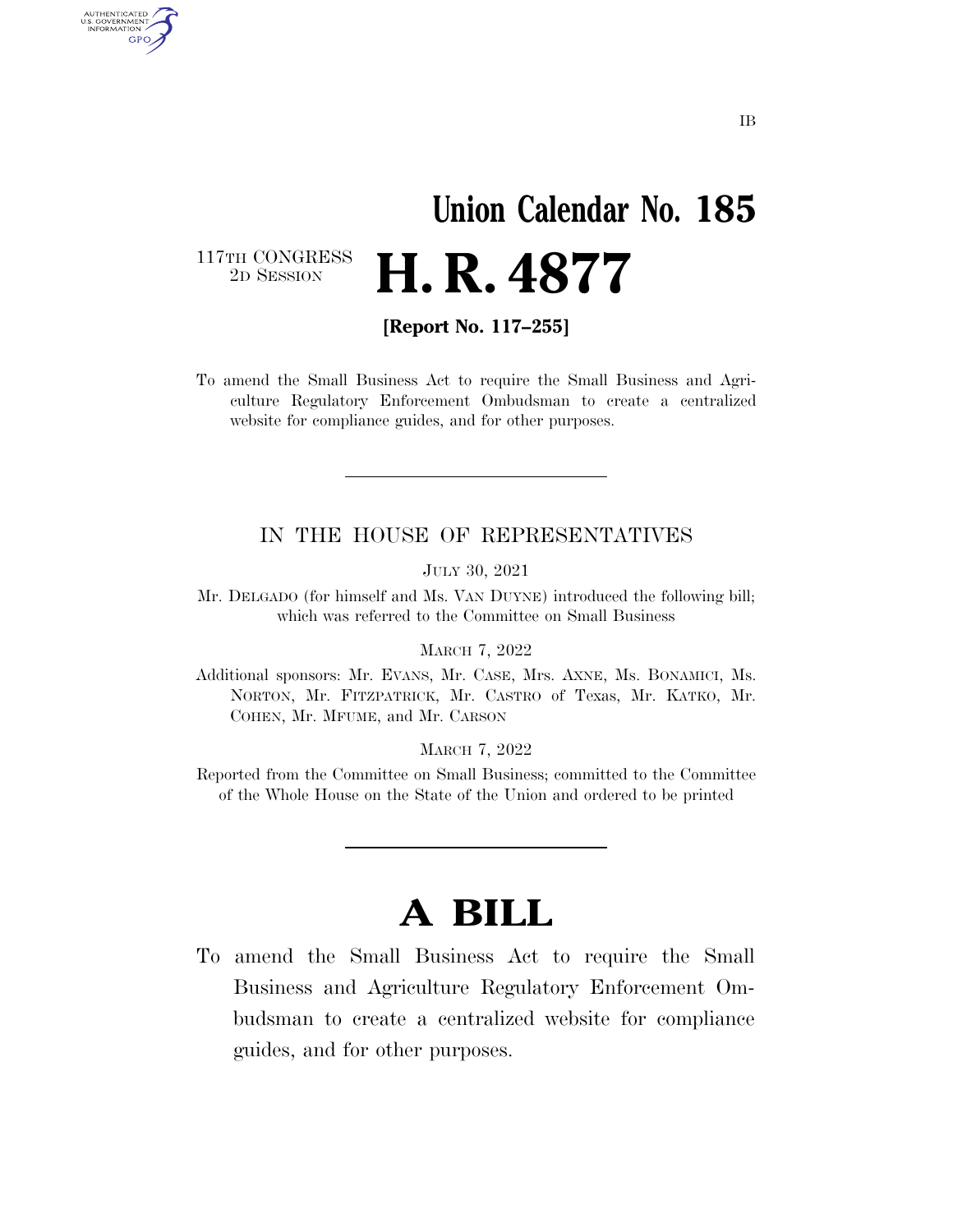*Be it enacted by the Senate and House of Representa-tives of the United States of America in Congress assembled,* 

### **SECTION 1. SHORT TITLE.**

 This Act may be cited as the ''One Stop Shop for Small Business Compliance Act of 2021''.

#### **SEC. 2. CENTRALIZED WEBSITE FOR COMPLIANCE GUIDES.**

 Section 30 of the Small Business Act (15 U.S.C. 657) is amended by adding at the end the following new sub-sections:

 ''(e) CENTRALIZED WEBSITE.—Not later than 6 months after the date of the enactment of this subsection, the Ombudsman shall maintain a publicly available website that includes—

 ''(1) hyperlinks to small entity compliance guides described under section 212(a)(1) of the Small Business Regulatory Enforcement Fairness Act of 1996; and

 $\frac{12}{2}$  with respect to each such small entity com- pliance guide, the contact information for an indi- vidual who can offer assistance to small entities with respect to the rules that are the subject of such guide.

23 "'(f) REPORT ON AGENCY COMPLIANCE.—The Om- budsman shall include in the annual report required under 25 subsection  $(b)(2)(C)$  an assessment of agency compliance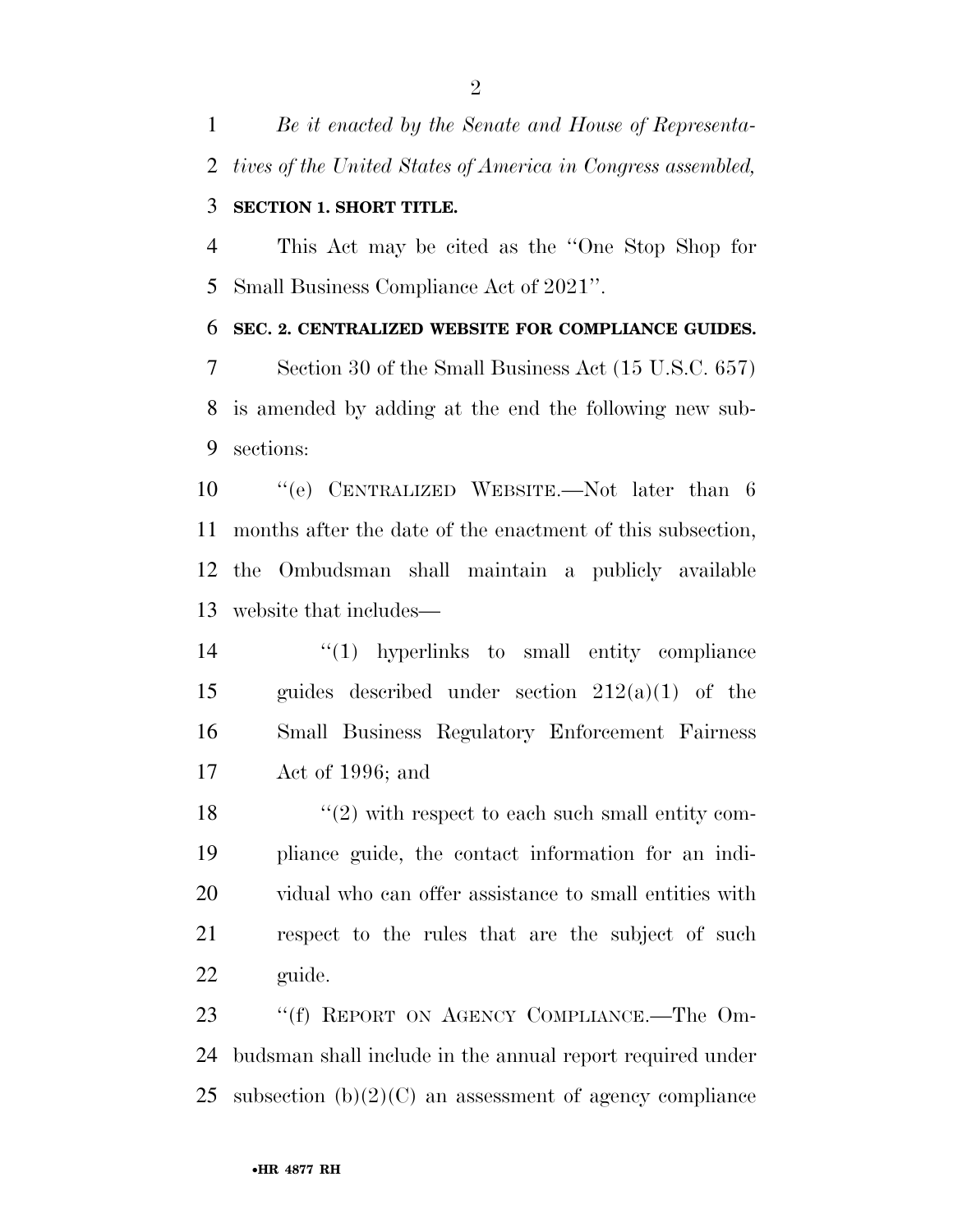- with the requirements of section 212 of the Small Busi-
- ness Regulatory Enforcement Fairness Act of 1996 for the
- year covered by such annual report.''.